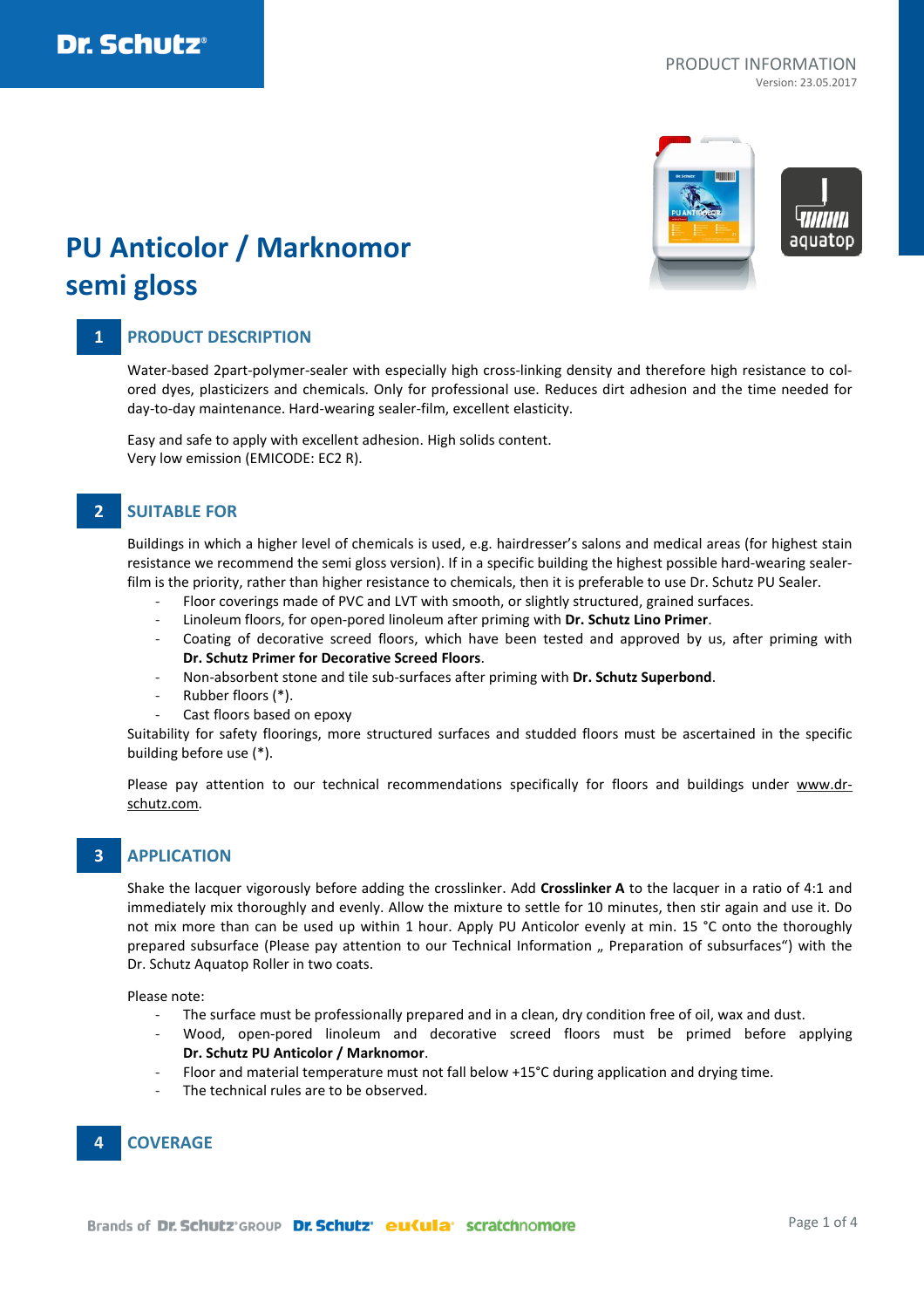



# **PU Anticolor / Marknomor semi gloss**

Per coating approx. 50 ml/m<sup>2</sup> (20 m<sup>2</sup>/l). On wood, cork or decorative screed floors approx. 80-100 ml/m<sup>2</sup> (10-12m²/l) per coating.

In the case of a very absorbent sub-surface, higher consumption is possible, depending on absorbency.

## **5 CURING**

Can be carefully walked on and worked on for the second coating after approx. 5 hours, but no longer than 24 hours after the first coat. In the case of a longer interim drying time, the entire surface must first be intermediate sanded. Can be walked on carefully 12 hours after the last sealing coat. After 24 hours approx. 80% of the durability has been achieved. After 7 days the full durability and chemical resistance of the product is provided (based on conditions of 20 °C, 50% relative humidity and sufficient ventilation)

Low temperatures, high humidity and poor ventilation can extend the drying time. Furniture can be carefully put up again. Gliders/Protectors should be installed and maintained under all movable chairs, tables, fixtures and other furniture to protect the coating from abuse and unnecessary scratching. We recommend Dr. Schutz Scratchnomore protectors.

### **6 MAINTENANCE**

After complete cure clean with **Dr. Schutz PU Cleaner / Schutz Cleaner**.

When your floor begins to show signs of wear it may be time for a new sealer coat.

In case conventional care is requested, we recommend **Dr. Schutz Floor Mat** (for satin and mat) or **Dr. Schutz Floor Shine,** depending on the gloss grade of the finish

Please pay attention to our care instructions specific to floorings and buildings under [www.dr-schutz.com.](http://www.dr-schutz.com/)

## **7 STORAGE**

Minimum 12 months when stored in original packaging at 70 F (20 °C). Protect from freezing. Tightly re-seal opened containers and use the content as quickly as possible. Keep coating materials out of the reach of children.

When stored in varying temperatures and/or in an opened canister, dried parts can form. If so, sieve these out before using.

## **8 TECHNICAL DATA**

Contained substances: water, polyacrylate, polyurethane, glycolether, silicic acids, waxes, additives. Contains 5- Chlor-2-methyl-2H-isothiazol-3-on and 2-Methyl-2H-isothiazol-3-on.. May produce an allergic reaction. voc (g/l) 112 in mixture (ISO11890) / 2004/42/IIA(j)(140)140.

ADR/RID: not a dangerous good as defined by transport regulations (base lacquer and crosslinker).

CLP (base lacquer): labelling not necessary.

Emptied canisters can be disposed of in household waste, or taken to a recycling centre.

CLP (Crosslinker A): GHS 07, Warning. H332 Harmful if inhaled. H315 Causes skin irritation. H319 Causes serious eye irritation. H317 May cause an allergic skin reaction. H335 May cause respiratory irritation. H412 Harmful to aquatic life with long lasting effects. EUH204 Contains isocyanates. May produce an allergic reaction.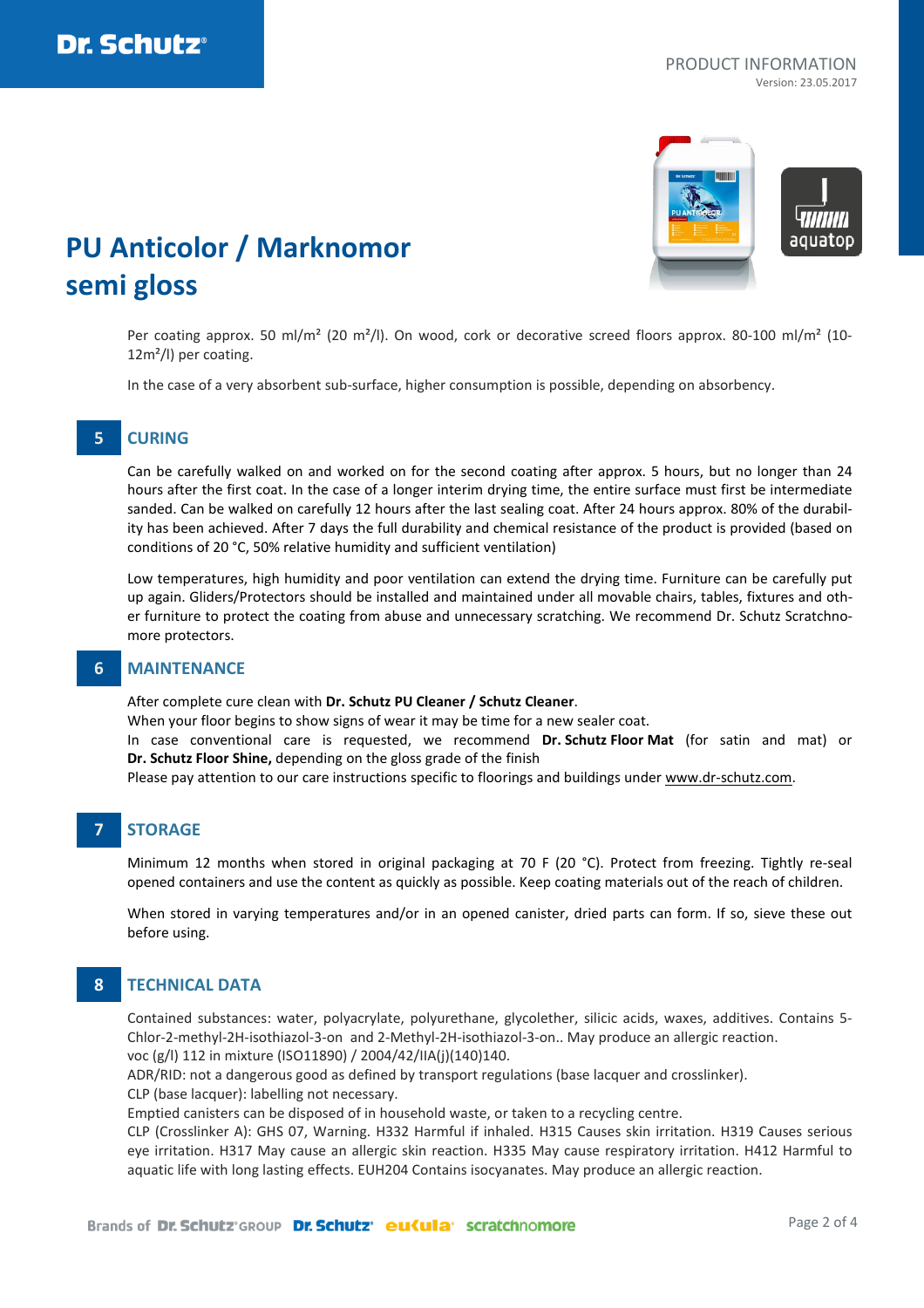

aguator

# **PU Anticolor / Marknomor semi gloss**

#### Gloss grade at 60°: 40-50

The gloss grade can vary from lab values depending on the conditions in actual buildings.

### **9 SPECIAL NOTES**

- When mixed together, 2part-products can develop carbon dioxide and build up pressure. Never close 2part-mixtures tightly in a container, danger of bursting!
- Clean the working tools and implements with water. The hardened remains of lacquer can only be removed mechanically. We recommend always using new, dry Aquatop Rollers.
- Please pay attention to the printed batch number. Only use products with the same batch number in one layer. In the case of a different batch, mix this in a separate container before using.
- Coloured products (e.g. hair dyes, coloured disinfectants for wounds) as well as plasticizer migration (e.g. from rubber) can lead to the irreversible discoloration of the sealing coat. If resistance to hand and instrument disinfectants is required in specific buildings, we recommend pre-testing the respective chemicals on site. (\*)
- Please pay attention: remove coloured products (hair dyes, wound disinfectants, etc.) as fast as possible from the sealer film. The longer aggressively colouring chemicals soak in, the sooner they can migrate and leave stains, which can sometimes no longer be completely removed, depending on the type of stain and the soak-in time. Therefore treat stains immediately with **Dr. Schutz Elatex / USR** and proceed as follows: dab away fluid remnants of colour with absorbing cloths. Spray the stain with **Dr. Schutz Elatex / USR**, let it soak in for 5 minutes. Dissolve the stain with a soft cloth, dabbing from the edge into the centre of the stain. Do not rub. Rinse with clear water afterwards.
- (\*) In case of questions, please consult our advice on technical applications

### **10 CROSS-REFERENCE**

Our following publications in their updated form are valid as an integral part of this fact sheet:

- General notes on the application of Dr. Schutz finishes
- Safety data sheet available on request.

The quoted printed matter, as well as this product information in its updated form, is available on our homepage www.dr-schutz.com or on request from the address quoted below.